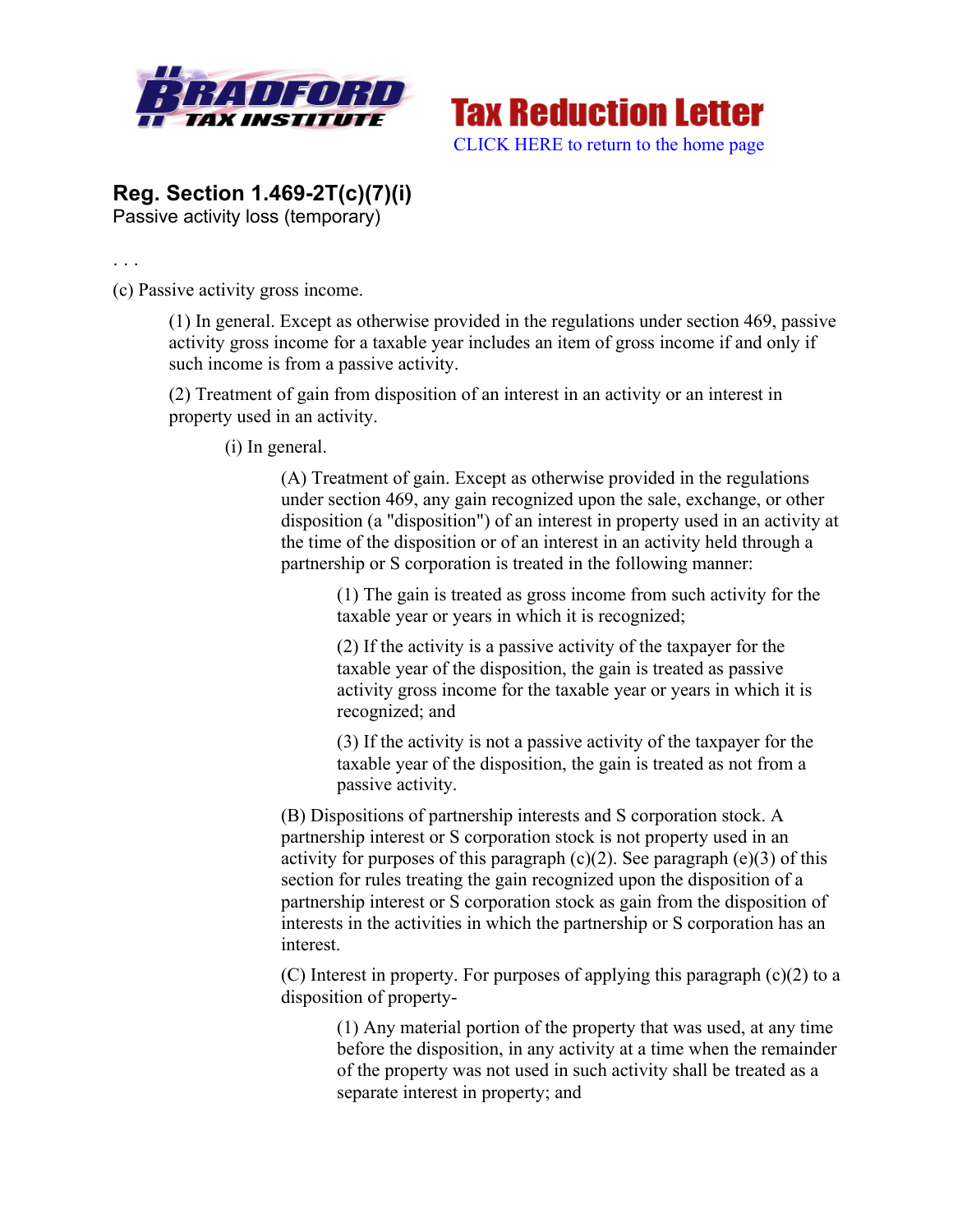(2) The amount realized from the disposition and the adjusted basis of the property must be allocated among the separate interests in a reasonable manner.

(D) Examples. The following examples illustrate the application of this paragraph  $(c)(2)(i)$ :

Example (1). A owns an interest in a trade or business activity in which A has never materially participated. In 1987, A sells equipment that was used exclusively in the activity and realizes a gain on the sale. Under paragraph  $(c)(2)(i)(A)(2)$  of this section, the gain is passive activity gross income.

Example (2). B owns an interest in a trade or business activity in which B materially participates for 1987. In 1987, B sells a building used in the activity in an installment sale and realizes a gain on the sale. B does not materially participate in the activity for 1988 or any subsequent year. Under paragraph  $(c)(2)(i)(A)(3)$  of this section, none of B's gain from the sale (including gain taken into account after 1987) is passive activity gross income.

Example (3). C enters into a contract to acquire property used by the seller in a rental activity. Before acquiring the property pursuant to the contract, C sells all rights under the contract and realizes a gain on the sale. Since C's rights under the contract are not property used in a rental activity, the gain is not income from a rental activity. The result would be the same if C owned an option to acquire the property and sold the option.

Example (4). D sells a ten-floor office building. D owned the building for three years preceding the sale and at all times during that period used seven floors of the building in a trade or business activity and three floors in a rental activity. The fair market value per square foot is substantially the same throughout the building, and D did not maintain a separate adjusted basis for any part of the building. Under paragraph  $(c)(2)(i)(C)(1)$ of this section, the seven floors used in the trade or business activity and the three floors used in the rental activity are treated as separate interests in property. Under paragraph  $(c)(2)(i)(C)(2)$  of this section, the amount realized and the adjusted basis of the building must be allocated between the separate interests in a reasonable manner. Under these facts, an allocation based on the square footage of the parts of the building used in each activity would be reasonable.

Example (5). The facts are the same as in example (4), except that two of the seven floors used in the trade or business activity were used in the rental activity until five months before the sale. Under paragraph  $(c)(2)(i)(C)(1)$  of this section, the five floors used exclusively in the trade or business activity and the two floors used first in the rental activity and then in the trade or business activity are treated as separate interests in property. See paragraph  $(c)(2)(ii)$  of this section for rules for allocating amount realized and adjusted basis upon a disposition of an interest in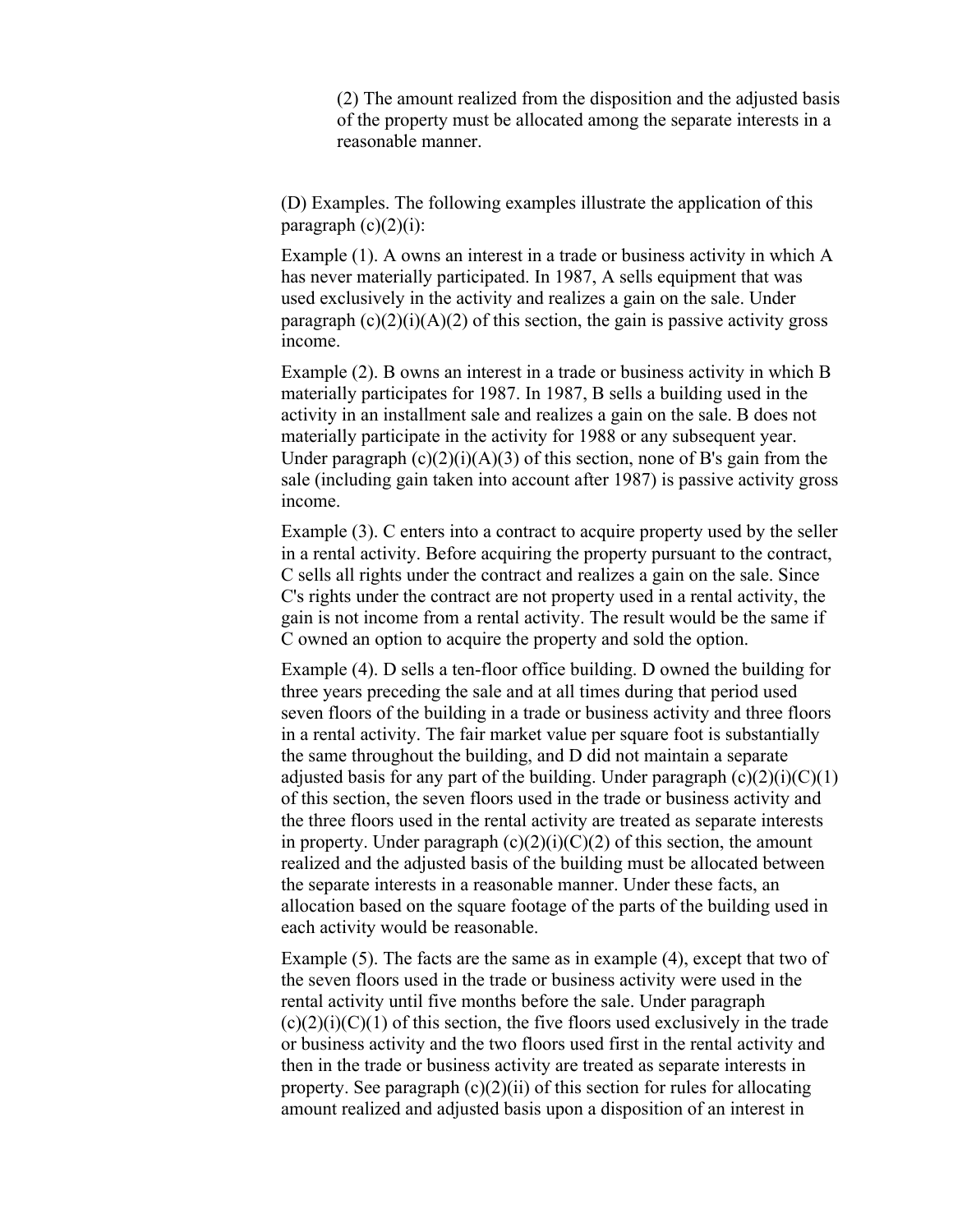property used in more than one activity during the 12-month period ending on the date of the disposition.

(ii) Disposition of property used in more than one activity in 12-month period preceding disposition. In the case of a disposition of an interest in property that is used in more than one activity during the 12-month period ending on the date of the disposition, the amount realized from the disposition and the adjusted basis of such interest must be allocated among such activities on a basis that reasonably reflects the use of such interest in property during such 12-month period. For purposes of this paragraph  $(c)(2)(ii)$ , an allocation of the amount realized and adjusted basis solely to the activity in which an interest in property is predominantly used during the 12-month period ending on the date of the disposition reasonably reflects the use of such interest in property if the fair market value of such interest does not exceed the lesser of-

(A) \$10,000; and

(B) 10 percent of the sum of the fair market value of such interest and the fair market value of all other property used in such activity immediately before the disposition.

The following examples illustrate the application of this paragraph  $(c)(2)(ii)$ :

Example (1). The facts are the same as in example (5) of paragraph  $(c)(2)(i)(D)$  of this section. Under paragraph  $(c)(2)(i)(C)(2)$  of this section, D allocates the amount realized and adjusted basis of the building 30 percent to the three floors used exclusively in the rental activity, 50 percent to the five floors used exclusively in the trade or business activity, and 20 percent to the two floors used first in the rental activity and then in the trade or business activity. Under this paragraph  $(c)(2)(ii)$ , the amount realized and adjusted basis allocated to the two floors that were used in both activities during the 12-month period ending on the date of the disposition must also be allocated between such activities. Under these facts, an allocation of 7/12 of such amounts to the rental activity and 5/12 of such amounts to the trade or business activity would reasonably reflect the use of the two floors during the 12-month period ending on the date of the disposition.

Example (2). B is a limited partner in a partnership that sells a tractortrailer. During the 12-month period ending on the date of the sale, the tractor-trailer was used in several activities, and the partnership allocates the amount realized from the disposition and the adjusted basis of the tractor-trailer among the activities based on the number of days during the 12-month period that the partnership used the tractor-trailer in each activity. Under these facts, the partnership's allocation reasonably reflects the use of the tractor-trailer during the 12-month period ending on the date of the sale.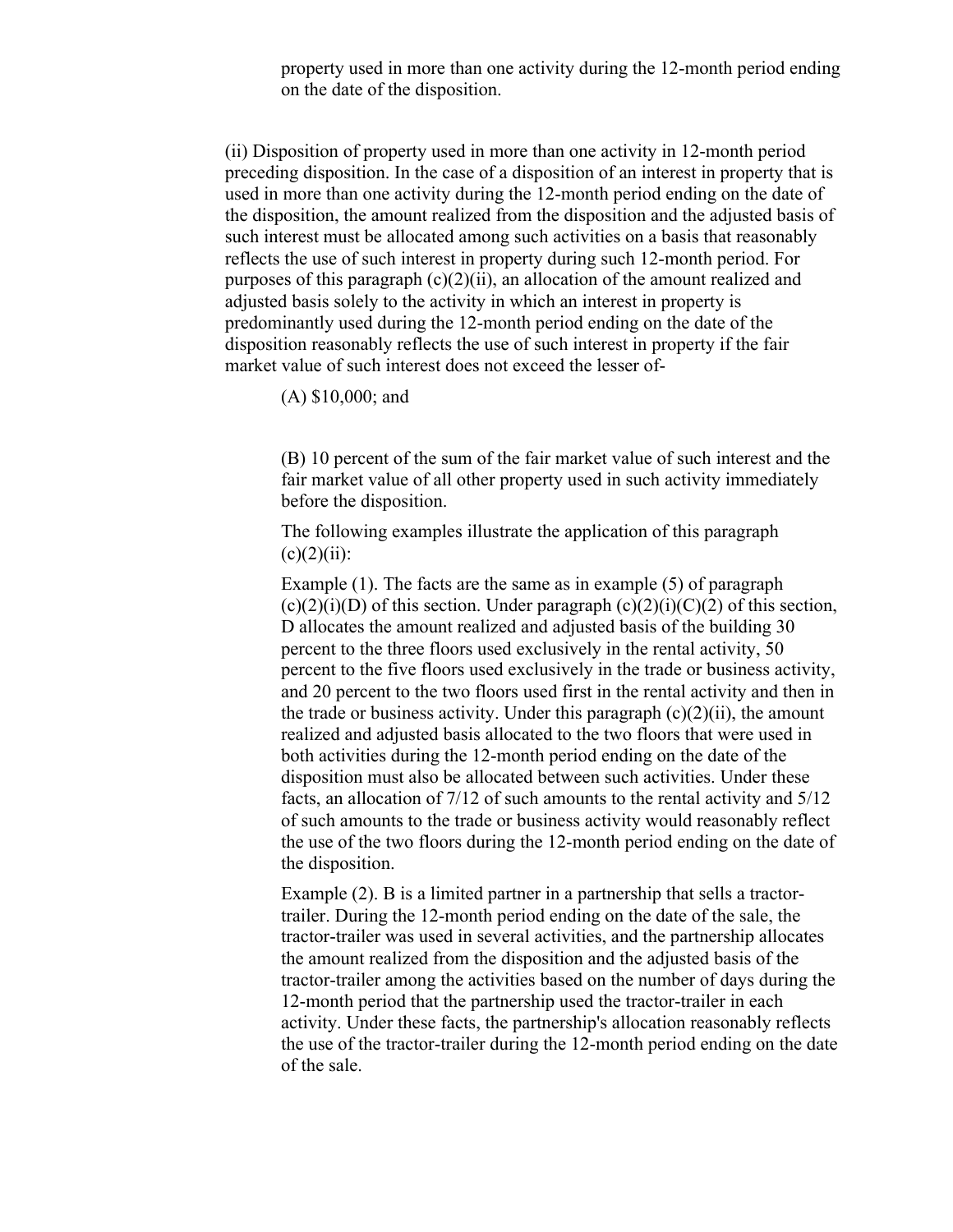Example (3). C sells a personal computer for \$8,000. During the 12-month period ending on the date of the sale, 70 percent of C's use of the computer was in a passive activity. Immediately before the sale, the fair market value of all property used in the passive activity (including the personal computer) was \$200,000. Under these facts, the computer was predominantly used in the passive activity during the 12-month period ending on the date of the sale, and the value of the computer, as measured by its sale price (\$8,000), does not exceed the lesser of (a) \$10,000, and (b) 10 percent of the value of all property used in the activity immediately before the sale (\$20,000). C allocates the amount realized and the adjusted basis solely to the passive activity. Under this paragraph  $(c)(2)(ii)$ , C's allocation reasonably reflects the use of the computer during the 12-month period ending on the date of the sale.

(iii) Disposition of substantially appreciated property formerly used in nonpassive activity. [Reserved] See  $\S1.469-4(c)(2)(iii)$  for rules relating to this paragraph.

(iv) Taxable acquisitions. [Reserved] See  $\S1.469-2(c)(iv)$  for rules relating to this paragraph.

(v) Property held for sale to customers. [Reserved] See  $$1.469-2(c)(v)$  for rules relating to this paragraph.

(3) Items of portfolio income specifically excluded.

(i) In general. Passive activity gross income does not include portfolio income. For purposes of the preceding sentence, portfolio income includes all gross income, other than income derived in the ordinary course of a trade or business (within the meaning of paragraph  $(c)(3)(ii)$  of this section), that is attributable to-

(A) Interest (including amounts treated as interest under paragraph  $(e)(2)(ii)$  of this section, relating to certain payments to partners for the use of capital); annuities; royalties (including fees and other payments for the use of intangible property); dividends on C corporation stock; and income (including dividends) from a real estate investment trust (within the meaning of section 856), regulated investment company (within the meaning of section 851), real estate mortgage investment conduit (within the meaning of section 860D), common trust fund (within the meaning of section 584), controlled foreign corporation (within the meaning of section 957), qualified electing fund (within the meaning of section  $1295(a)$ ), or cooperative (within the meaning of section  $1381(a)$ );

(B) Dividends on S corporation stock (within the meaning of section  $1368(c)(2)$ ;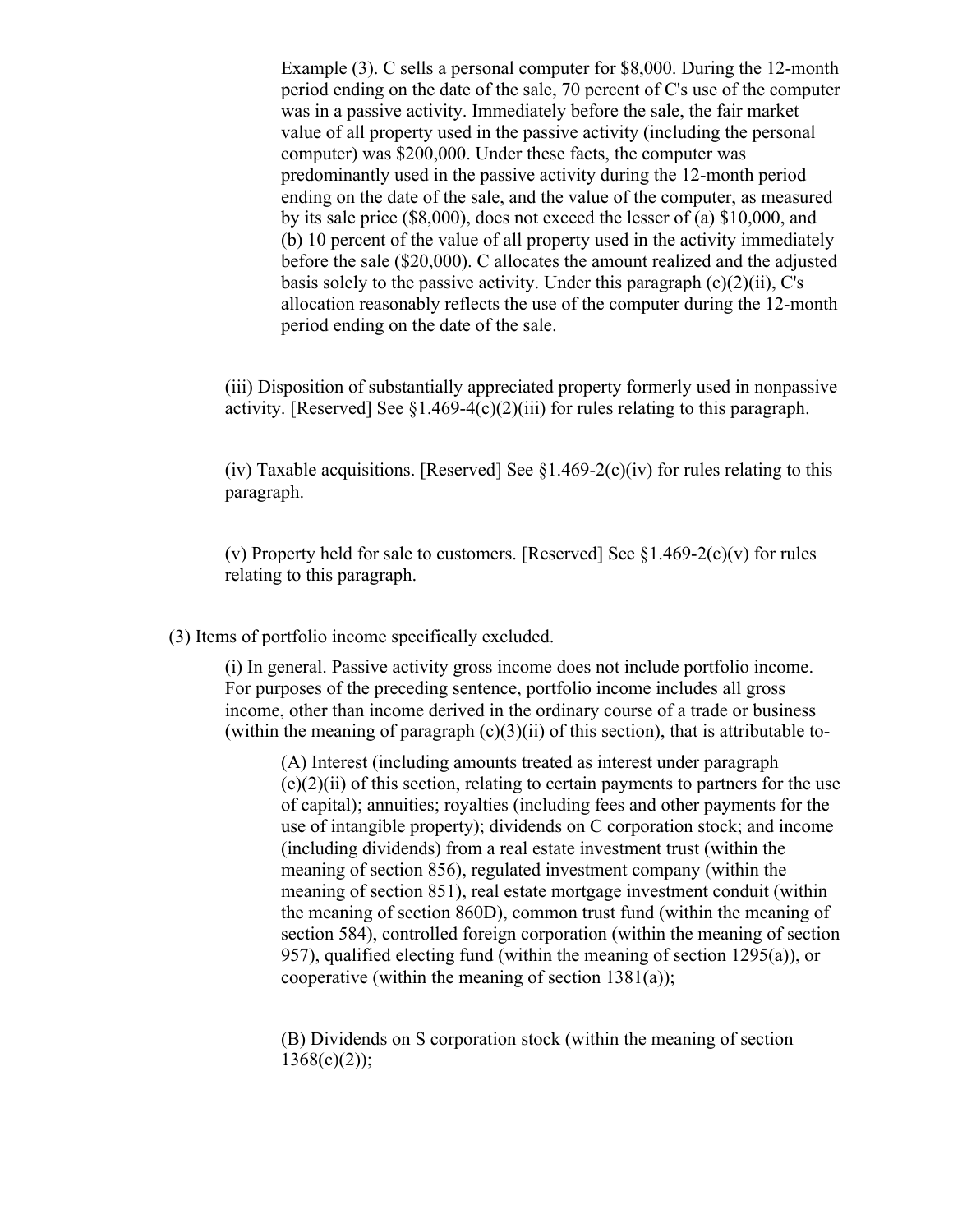(C) The disposition of property that produces income of a type described in paragraph  $(c)(3)(i)(A)$  of this section; and

(D) The disposition of property held for investment (within the meaning of section  $163(d)$ ).

(ii) Gross income derived in the ordinary course of a trade or business. Solely for purposes of paragraph  $(c)(3)(i)$  of this section, gross income derived in the ordinary course of a trade or business includes only-

(A) Interest income on loans and investments made in the ordinary course of a trade or business of lending money;

(B) Interest on accounts receivable arising from the performance of services or the sale of property in the ordinary course of a trade or business of performing such services or selling such property, but only if credit is customarily offered to customers of the business;

(C) Income from investments made in the ordinary course of a trade or business of furnishing insurance or annuity contracts or reinsuring risks underwritten by insurance companies;

(D) Income or gain derived in the ordinary course of an activity of trading or dealing in any property if such activity constitutes a trade or business (but see paragraph  $(c)(3)(iii)(A)$  of this section);

(E) Royalties derived by the taxpayer in the ordinary course of a trade or business of licensing intangible property (within the meaning of paragraph  $(c)(3)(iii)(B)$  of this section);

(F) Amounts included in the gross income of a patron of a cooperative (within the meaning of section 1381(a), without regard to paragraph (2)(A) or (C) thereof) by reason of any payment or allocation to the patron based on patronage occurring with respect to a trade or business of the patron; and

(G) Other income identified by the Commissioner as income derived by the taxpayer in the ordinary course of a trade or business.

(iii) Special rules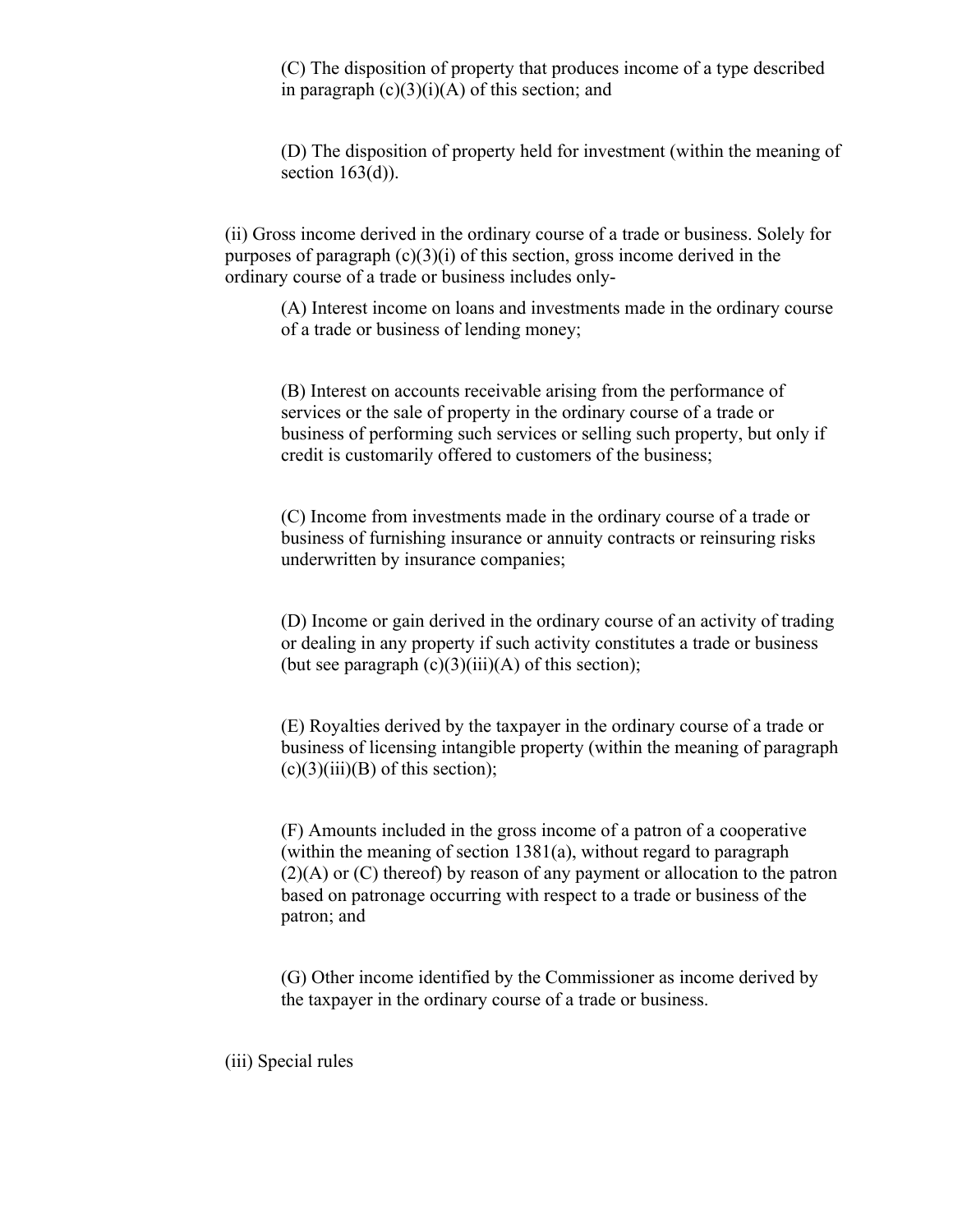(A) Income from property held for investment by dealer. For purposes of paragraph  $(c)(3)(i)$  of this section, a dealer's income or gain from an item of property is not derived by the dealer in the ordinary course of a trade or business of dealing in such property if the dealer held the property for investment at any time before such income or gain is recognized.

(B) Royalties derived in the ordinary course of the trade or business of licensing intangible property.

> (1) In general. Royalties received by any person with respect to a license or other transfer of any rights in intangible property shall be considered to be derived in the ordinary course of the trade or business of licensing such property only if such person-

> > (i) Created such property; or

(ii) Performed substantial services or incurred substantial costs with respect to the development or marketing of such property.

(2) Substantial services or costs.

(i) In general. Except as provided in paragraph  $(c)(3)(iii)(B)(2)(ii)$  of this section, the determination of whether a person has performed substantial services or incurred substantial costs with respect to the development or marketing of an item of intangible property shall be made on the basis of all the facts and circumstances.

(ii) Exception. A person has performed substantial services or incurred substantial costs for a taxable year with respect to the development or marketing of an item of intangible property if-

> (a) The expenditures reasonably incurred by such person in such taxable year with respect to the development or marketing of the property exceed 50 percent of the gross royalties from licensing such property that are includible in such person's gross income for the taxable year; or

(b) The expenditures reasonably incurred by such person in such taxable year and all prior taxable years with respect to the development or marketing of the property exceed 25 percent of the aggregate capital expenditures (without any adjustment for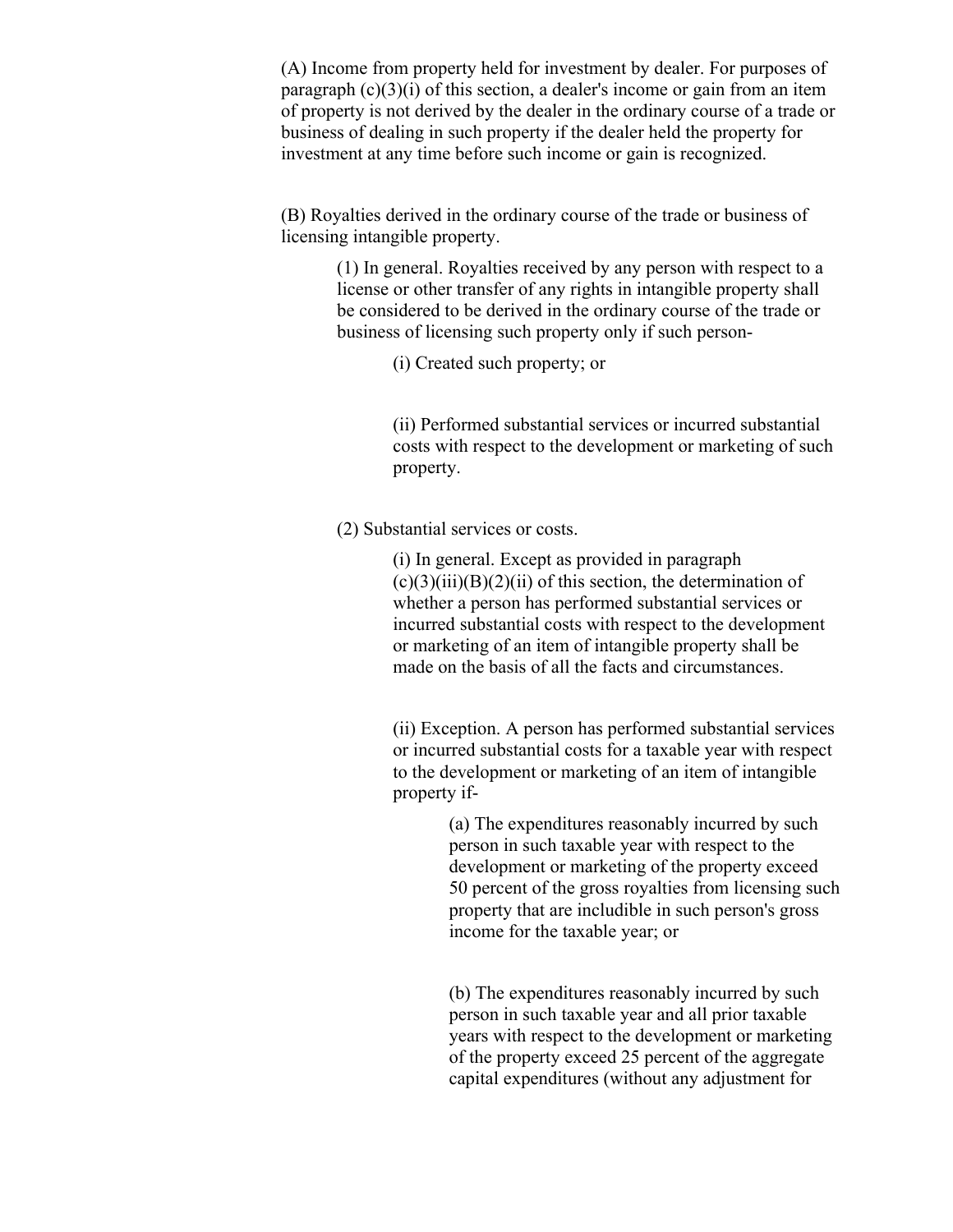amortization) made by such person with respect to the property in all such taxable years.

(iii) Expenditures taken into account. For purposes of paragraph  $(c)(3)(iii)(B)(2)(ii)$  of this section, expenditures in a taxable year include amounts chargeable to capital account for such year without regard to the year or years (if any) in which any deduction for such expenditure is allowed.

(3) Passthrough entities. For purposes of this paragraph  $(c)(3)(iii)(B)$ , in the case of any intangible property held by a partnership, S corporation, estate, or trust, the determination of whether royalties from such property are derived in the ordinary course of a trade or business shall be made by applying the rules of this paragraph  $(c)(3)(iii)(B)$  to such entity and not to any holder of an interest in such entity.

(4) Cross reference. For special rules applicable to certain gross income from a trade or business of licensing intangible property, see paragraph  $(f)(7)$  of this section.

(C) Mineral production payments. For purposes of section 469 and the regulations thereunder-

> (1) If a mineral production payment is treated as a loan under section 636, the portion of any payment in discharge of the production payment that is the equivalent of interest shall be treated as interest; and

(2) If a mineral production payment is not treated as a loan under section 636, payments in discharge of the production payment shall be treated as royalties.

(iv) Examples. The following examples illustrate the application of this paragraph  $(c)(3)$ :

Example (1). A, an individual engaged in the trade or business of farming, disposes of farmland in an installment sale. A is not engaged in a trade or business of selling farmland. Therefore, A's interest income from the installment note is not gross income derived in the ordinary course of a trade or business.

Example (2). P, a partnership, operates a rental apartment building for lowincome tenants in City Y. Under Y's laws relating to the operation of low-income housing, P is required to maintain a reserve fund to pay for the maintenance and repair of the building. P invests the reserve fund in short-term interest-bearing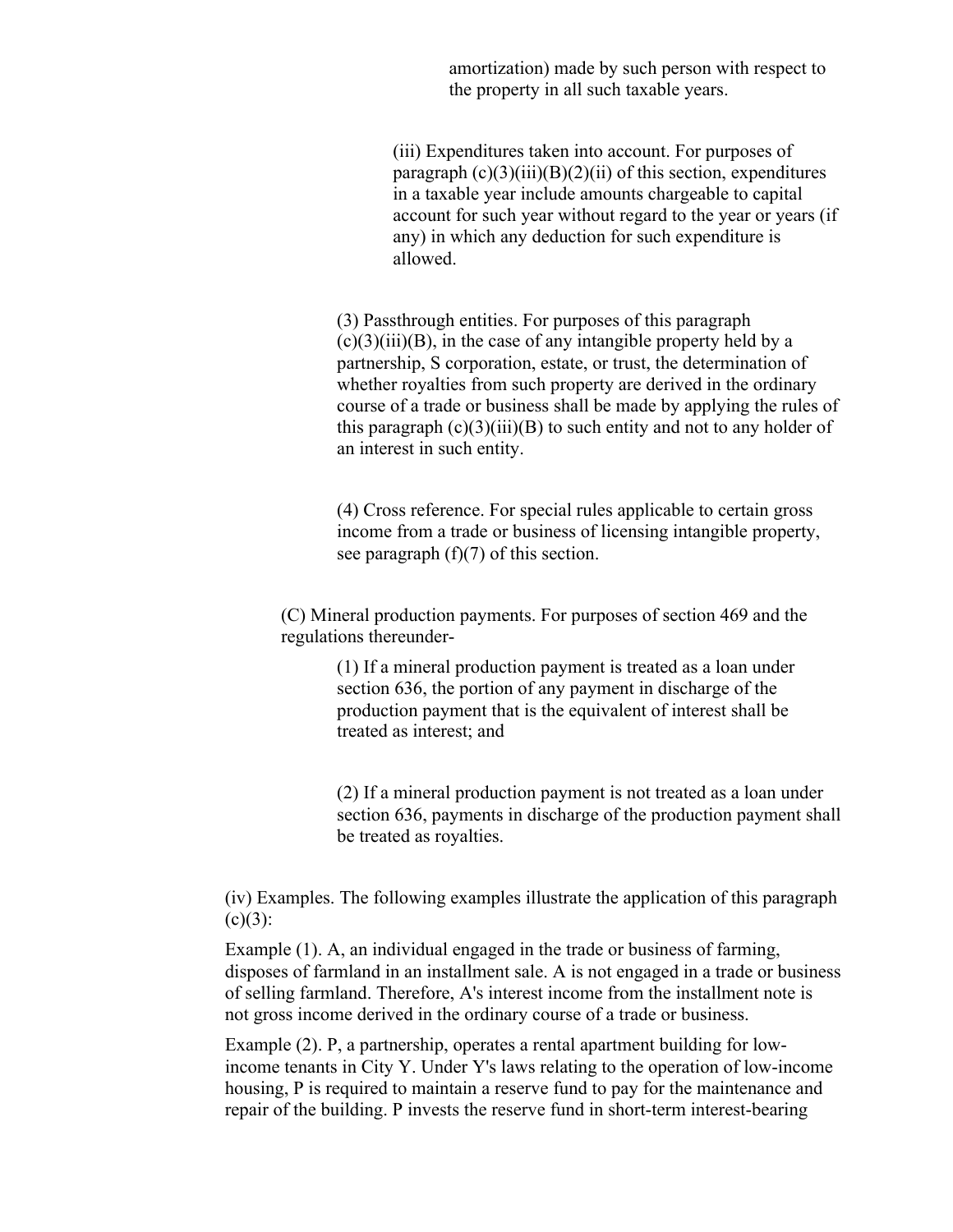deposits. Because P's interest income from the investment of the reserve fund is not interest income described in paragraph  $(c)(3)(ii)$  of this section, such income is not treated as derived in the ordinary course of a trade or business. Accordingly, P's interest income from the deposits is portfolio income (within the meaning of paragraph  $(c)(3)(i)$  of this section).

## Example (3).

(i) B is a partner in a partnership that is engaged in an activity involving the conduct of a trade or business of dealing in securities. On February 1, the partnership acquires certain securities for investment (within the meaning of section 163(d)). On February 2, before recognizing any income with respect to the securities, the partnership determines that it would be advisable to hold the securities primarily for sale to customers and subsequently sells them to customers in the ordinary course of its business.

(ii) Under paragraph  $(c)(3)(iii)(A)$  of this section, income or gain from any security (including any security acquired pursuant to an investment of working capital) held by a dealer for investment at any time before such income or gain is recognized is not treated for purposes of paragraph  $(c)(3)(i)$  of this section as derived by the dealer in the ordinary course of its trade or business of dealing in securities. Accordingly, B's distributive share of the partnership's interest, dividends, or gains from the securities acquired by the partnership for investment on February 1 is portfolio income of B, notwithstanding that such securities were held by the partnership, subsequent to February 1, primarily for sale to customers in the ordinary course of the partnership's trade or business of dealing in securities.

Example (4). C is a partner in a partnership that is engaged in an activity of trading or dealing in royalty interests in mineral properties. The partnership derives royalty income from royalty interests held in the activity. If the activity is a trade or business activity, C's distributive share of the partnership's royalty income from such royalty interests is treated under paragraph  $(c)(3)(ii)(D)$  of this section as derived in the ordinary course of the partnership's trade or business.

## Example (5).

(i) D, a calendar year individual, is a partner in a calendar year partnership that is engaged in an activity of developing and marketing a design for a system that reduces air pollution in office buildings. D has a 10 percent distributive share of all items of partnership income, gain, loss, deduction, and credit. In 1987, the partnership acquired the rights to the design for \$100,000. In 1987, 1988, and 1989, the partnership incurs expenditures with respect to the development and marketing of the design, and derives gross royalties from licensing the design, in the amounts set forth in the table below. The expenditures incurred in 1987 and 1988 are currently deductible expenses. The expenditures incurred in 1989 are capitalized and may be deducted only in subsequent taxable years.

| Year Gross Royalties |         | Expenditures Cumulative Capital Expenditures |
|----------------------|---------|----------------------------------------------|
| 1987 \$20,000        | \$8,000 | \$100,000                                    |
| 1988 20,000          | 12,000  | 100,000                                      |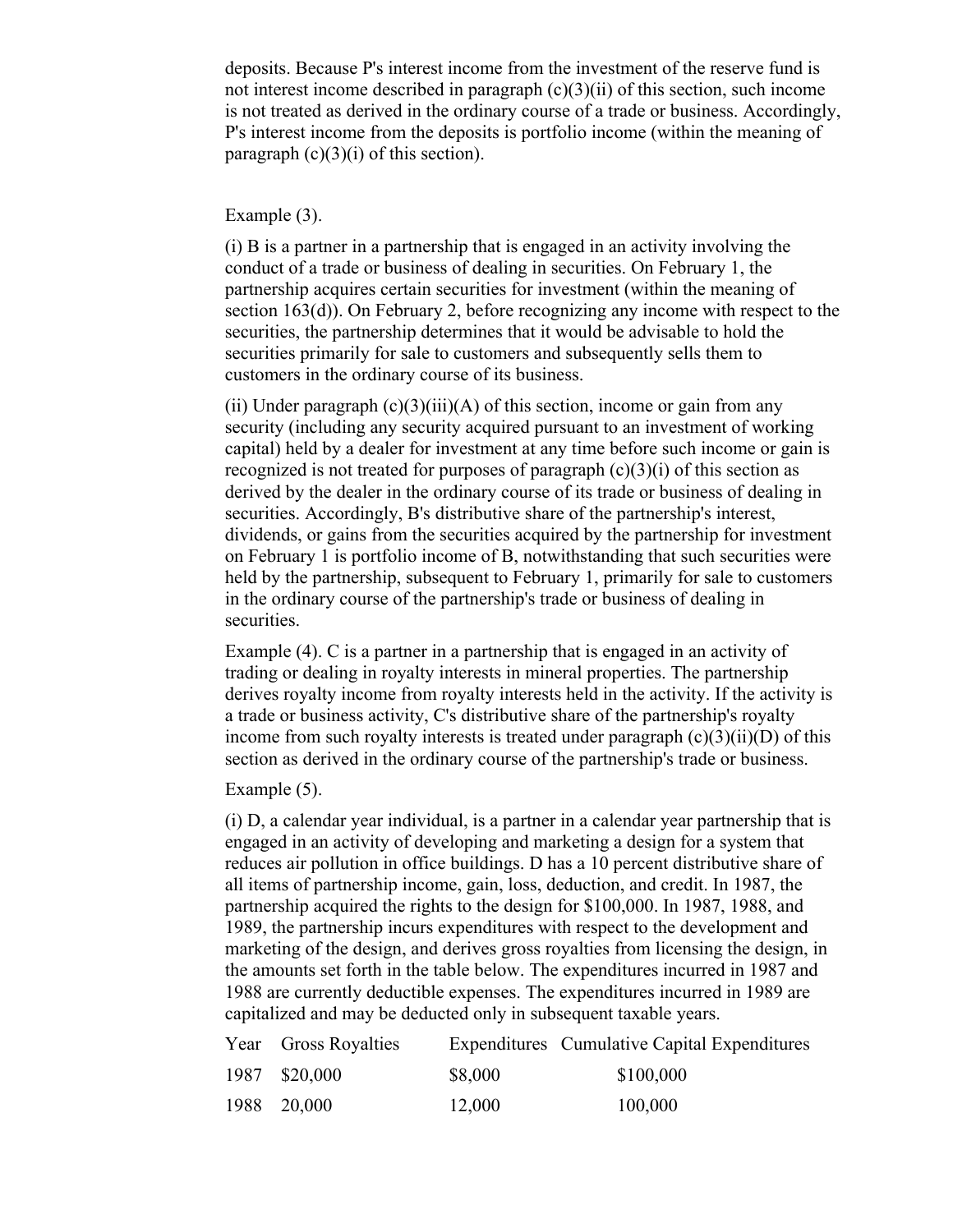| 1989 60,000  | 15,000  | 115,000 |
|--------------|---------|---------|
| 1990 120,000 | $-()$ - | 115,000 |

(ii) Under paragraph  $(c)(3)(iii)(B)(3)$  of this section, the determination of whether royalties from intangible property are derived in the ordinary course of a trade or business of a partnership is made by applying the rules of paragraph  $(c)(3)(iii)(B)$ of this section to the partnership rather than the partners. The expenditures reasonably incurred by the partnership in 1987 with respect to the development or marketing of the design (\$8,000) do not exceed 50 percent of the partnership's gross royalties for such year from licensing the design (\$20,000). In addition, the sum of such expenditures incurred in 1987 and all prior taxable years (\$8,000) does not exceed 25 percent of the aggregate capital expenditures made by the partnership in all such taxable years with respect to the design (\$100,000). Accordingly, for 1987, the partnership is not treated under paragraph  $(c)(3)(iii)(B)(2)(ii)$  of this section as performing substantial services or incurring substantial costs with respect to the development or marketing of the design. Therefore, unless all of the facts and circumstances indicate that the partnership performed substantial services or incurred substantial costs with respect to the development or marketing of the design, D's distributive share of the partnership's royalty income for 1987 is portfolio income.

(iii) As of the end of 1988, the sum of the expenditures reasonably incurred by the partnership during such taxable year and all prior taxable years with respect to the development or marketing of the design (\$20,000) does not exceed 25 percent of the aggregate capital expenditures made by the partnership in all such years with respect to the design (\$100,000). However, the amount of such expenditures incurred by the partnership in 1988 (\$12,000) exceeds 50 percent of the partnership's gross royalties for such year from licensing the design (\$20,000). Accordingly, for 1988, under paragraph  $(c)(3)(iii)(B)(2)(ii)(a)$  of this section, the partnership is treated as performing substantial services or incurring substantial costs with respect to the development or marketing of the design, and D's distributive share of the partnership's royalty income for 1988 is considered for purposes of paragraph  $(c)(3)(i)$  of this section to be derived in the ordinary course of a trade or business and therefore is not portfolio income.

(iv) The expenditures reasonably incurred by the partnership in 1989 with respect to the development or marketing of the design (\$15,000) do not exceed 50 percent of the partnership's gross royalties for such year from licensing the design (\$60,000). However, the sum of such expenditures incurred by the partnership in 1989 and all prior taxable years (\$35,000) exceeds 25 percent of the partnership's aggregate capital expenditures made in all such years with respect to the design  $(\$115,000)$ . Accordingly, for 1989, under paragraph  $(c)(3)(iii)(B)(2)(ii)(b)$  of this section, the partnership is treated as performing substantial services or incurring substantial costs with respect to the development or marketing of the design, and D's distributive share of the partnership's royalty income in 1989 is considered for purposes of paragraph  $(c)(3)(i)$  of this section to be derived in the ordinary course of a trade or business and therefore is not portfolio income.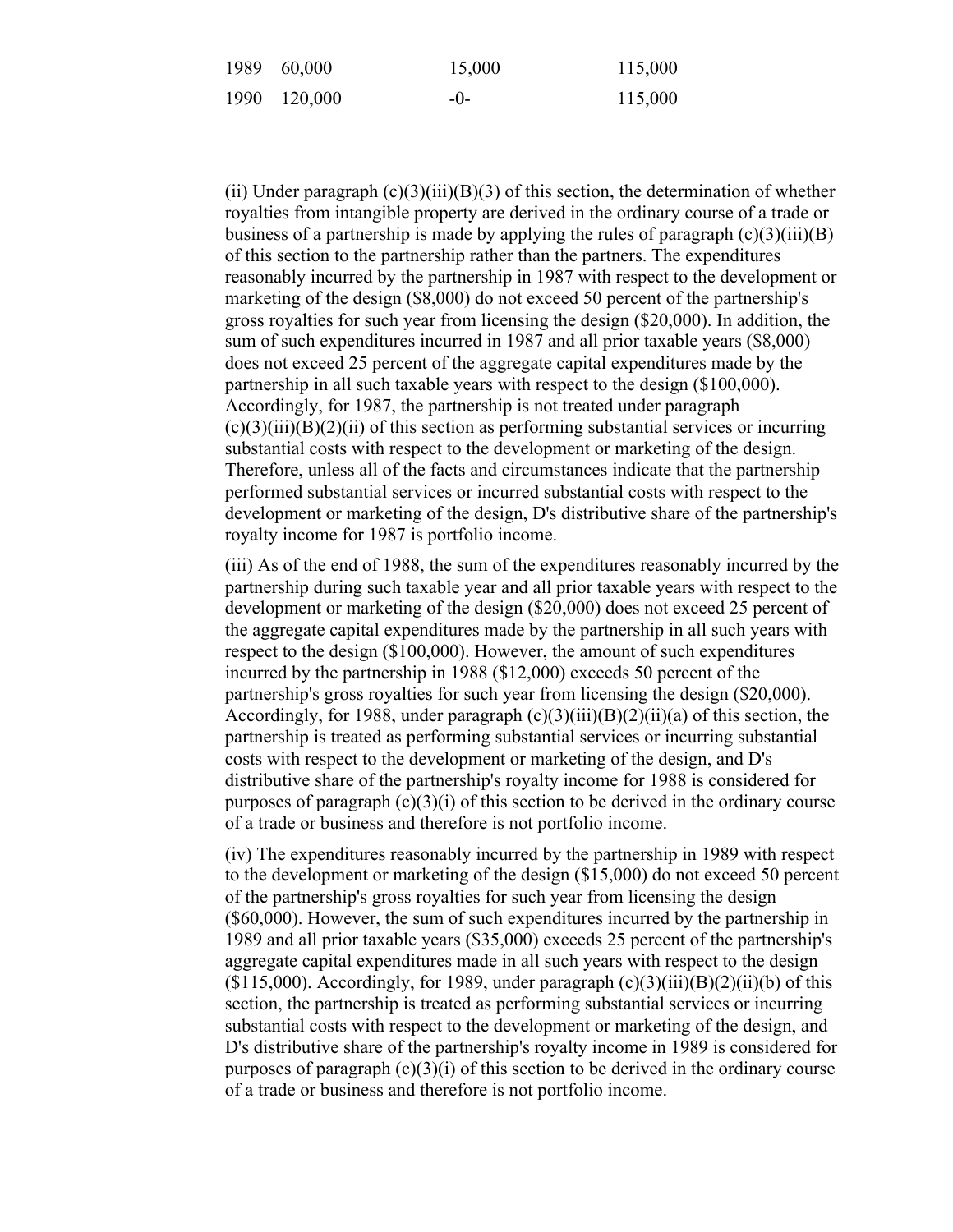(v) The result for 1990 is the same as for 1989, notwithstanding that the partnership incurs no expenditures in 1990 with respect to the development or marketing of the design.

Example (6). The facts are the same as in example (5), except that, for 1987, D's distributive share of the partnership's development and marketing costs is 15 percent, while D's distributive share of the partnership's gross royalties is 10 percent. Although D's distributive share of the expenditures reasonably incurred by the partnership during 1987 with respect to the development and marketing of the design (\$1,200) is more than 50 percent of D's distributive share of the partnership's gross royalties from licensing the design (\$2,000), D is not treated as performing substantial services or incurring substantial costs with respect to the development or marketing of the design for 1987 under paragraph  $(c)(3)(iii)(B)(2)(ii)(a)$  of this section. This is because, under paragraph  $(c)(3)(iii)(B)(3)$  of this section, the determination of whether the royalties are derived in the ordinary course of a trade or business is made by applying paragraph  $(c)(3)(iii)(B)$  of this section to the partnership, and not to D.

(4) Items of personal service income specifically excluded.

(i) In general. Passive activity gross income does not include compensation paid to or on behalf of an individual for personal services performed or to be performed by such individual at any time. For purposes of this paragraph  $(c)(4)$ , compensation for personal services includes only-

(A) Earned income (within the meaning of section  $911(d)(2)(A)$ ), including gross income from a payment described in paragraph (e)(2) of this section that represents compensation for the performance of services by a partner;

(B) Amounts includible in gross income under section 83;

(C) Amounts includible in gross income under sections 402 and 403;

(D) Amounts (other than amounts described in paragraph  $(c)(4)(i)(C)$  of this section) paid pursuant to retirement, pension, and other arrangements for deferred compensation for services;

(E) Social security benefits (within the meaning of section 86(d)) includible in gross income under section 86; and

(F) Other income identified by the Commissioner as income derived by the taxpayer from personal services;

provided, however, that no portion of a partner's distributive share of partnership income (within the meaning of section 704(b)) or a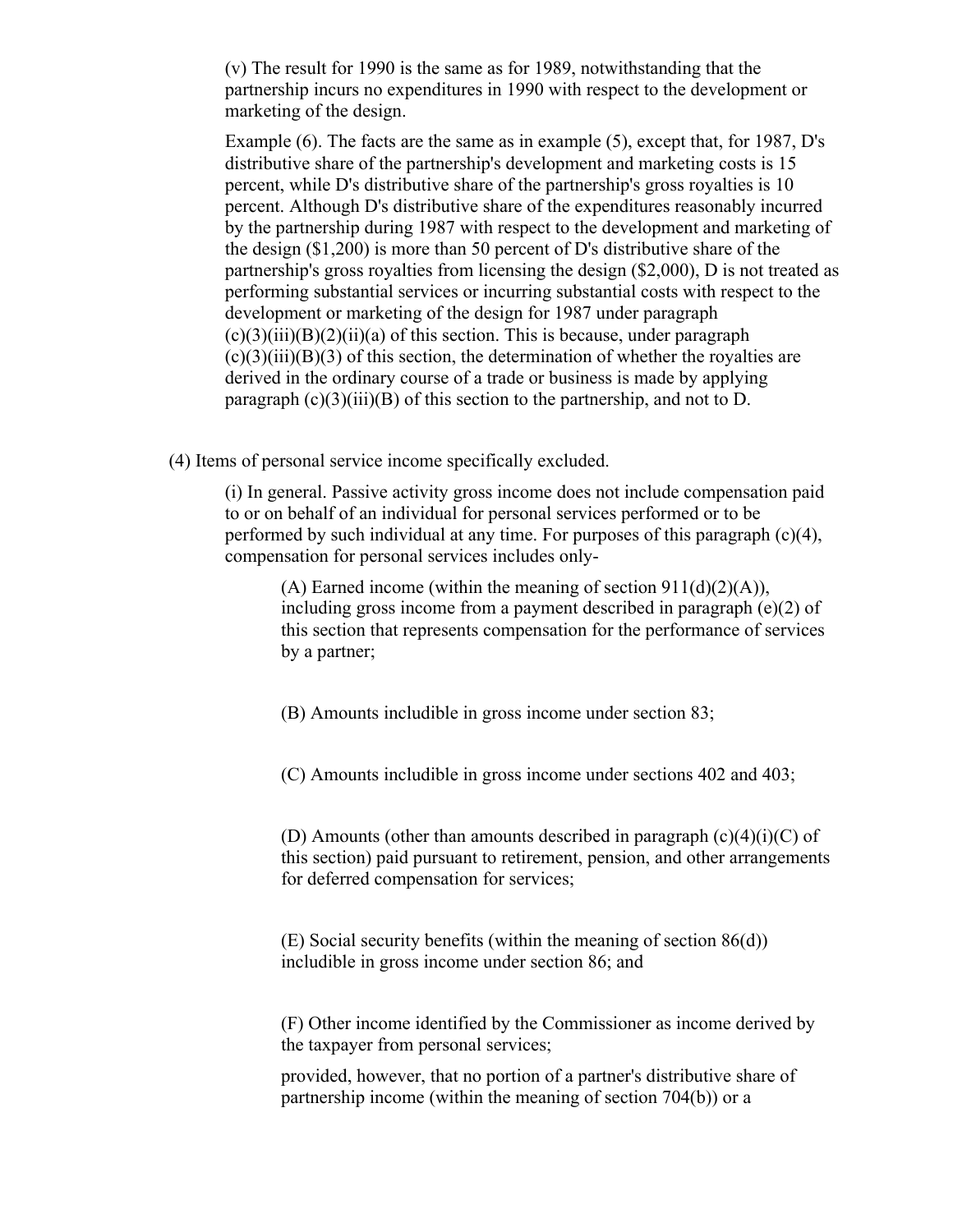shareholder's pro rata share of income from an S corporation (within the meaning of section 1377(a)) shall be treated as compensation for personal services.

(ii) Example. The following example illustrates the application of this paragraph  $(c)(4)$ :

Example. C owns 50 percent of the stock of X, an S corporation. X owns rental real estate, which it manages. X pays C a salary for services performed by C on behalf of X in connection with the management of X's rental properties. Under this paragraph  $(c)(4)$ , although C's pro rata share of X's gross rental income is passive activity gross income (even if the salary paid to C is less than the fair market value of C's services), the salary paid to C does not constitute passive activity gross income.

(5) Income from section 481 adjustment.

(i) In general. If a change in accounting method results in a positive section 481 adjustment with respect to an activity, a ratable portion (within the meaning of paragraph  $(c)(5)(iii)$  of this section) of the amount taken into account for a taxable year as a net positive section 481 adjustment by reason of such change shall be treated as gross income from the activity for such taxable year, and such gross income shall be treated as passive activity gross income if and only if such activity is a passive activity for the year of the change (within the meaning of section  $481(a)$ ).

(ii) Positive section 481 adjustments. For purposes of applying this paragraph  $(c)(5)$ -

(A) The term "net positive section 481 adjustment" means the increase (if any) in taxable income taken into account under section 481(a) to prevent amounts from being duplicated or omitted by reason of a change in accounting method; and

(B) The term "positive section 481 adjustment with respect to an activity" means the increase (if any) in taxable income that would be taken into account under section 481(a) to prevent only the duplication or omission of amounts from such activity by reason of the change in accounting method.

(iii) Ratable portion. The ratable portion of the amount taken into account as a net positive section 481 adjustment for a taxable year by reason of a change in accounting method is determined with respect to an activity by multiplying such amount by the fraction obtained by dividing-

(A) The positive section 481 adjustment with respect to the activity; by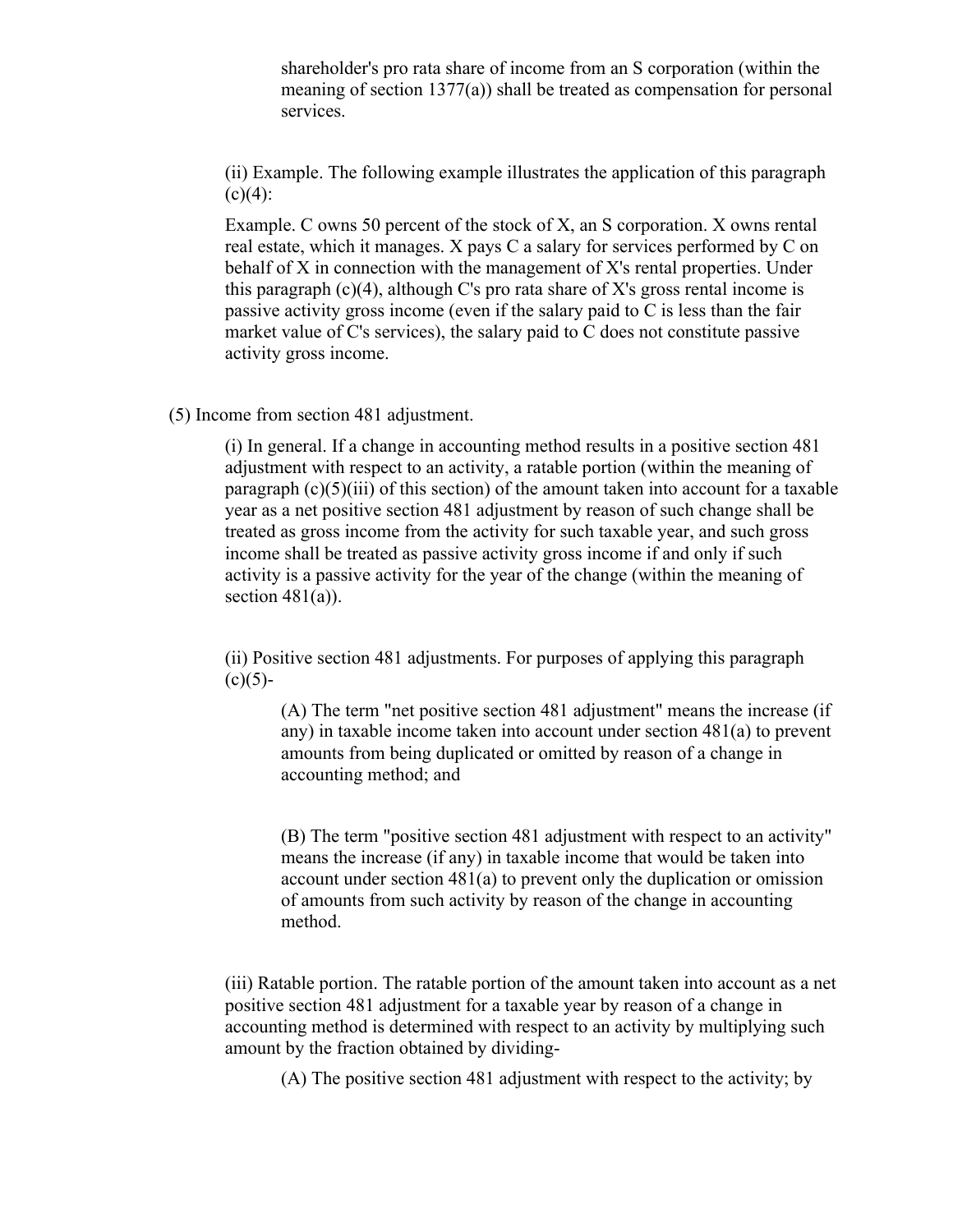(B) The sum of the positive section 481 adjustments with respect to all of the activities of the taxpayer.

(6) Gross income from certain oil or gas properties.

(i) In general. [Reserved] See  $$1.469-2(c)(6)(i)$  for rules relating to this paragraph.

(ii) Gross and net passive income from the property. [Reserved] See §1.469-  $2(c)(6)(ii)$  for rules relating to this paragraph.

(iii) Property. [Reserved] See  $\S1.469-2(c)(6)(iii)$  for rules relating to this paragraph.

(iv) Examples. The following examples illustrate the application of this paragraph  $(c)(6)$ :

Example (1). [Reserved] See  $§1.469-2(c)(6)(iv)$  Example 1.

Example (2). [Reserved] See  $\S1.469-2(c)(6)(iv)$  Example 2.

Example  $(3)$ . C is a general partner in partnership T and a limited partner in partnership U. T and U both own oil and gas working interests in tracts of land in County X. In 1987, T drills a well, and C's distributive share of T's losses from drilling the well is treated under  $\S1.469-1T(e)(4)$  as not from a passive activity. In the course of selecting the drilling site and drilling the well, T develops information indicating a significant probability that substantial oil and gas reserves underlie most portions of County X. As a result, the value of all oil and gas properties in County X is enhanced. The information developed by T does not, however, indicate that the reservoir in which T's well is drilled underlies U's tract. Under these facts, T's and U's tracts are not treated as one property for purposes of this paragraph  $(c)(6)$ , because the value of U's tract is not directly enhanced by T's activities.

(7) Other items specifically excluded. Notwithstanding any other provision of the regulations under section 469, passive activity gross income does not include the following:

(i) Gross income of an individual from intangible property, such as a patent, efforts significantly contributed to the creation of such property;

(ii) Gross income from a qualified low-income housing project (within the meaning of section 502 of the Tax Reform Act of 1986) for any taxable year in the relief period (within the meaning of section 502(b) of such Act);

(iii) Gross income attributable to a refund of any state, local, or foreign income, war profits, or excess profits tax;